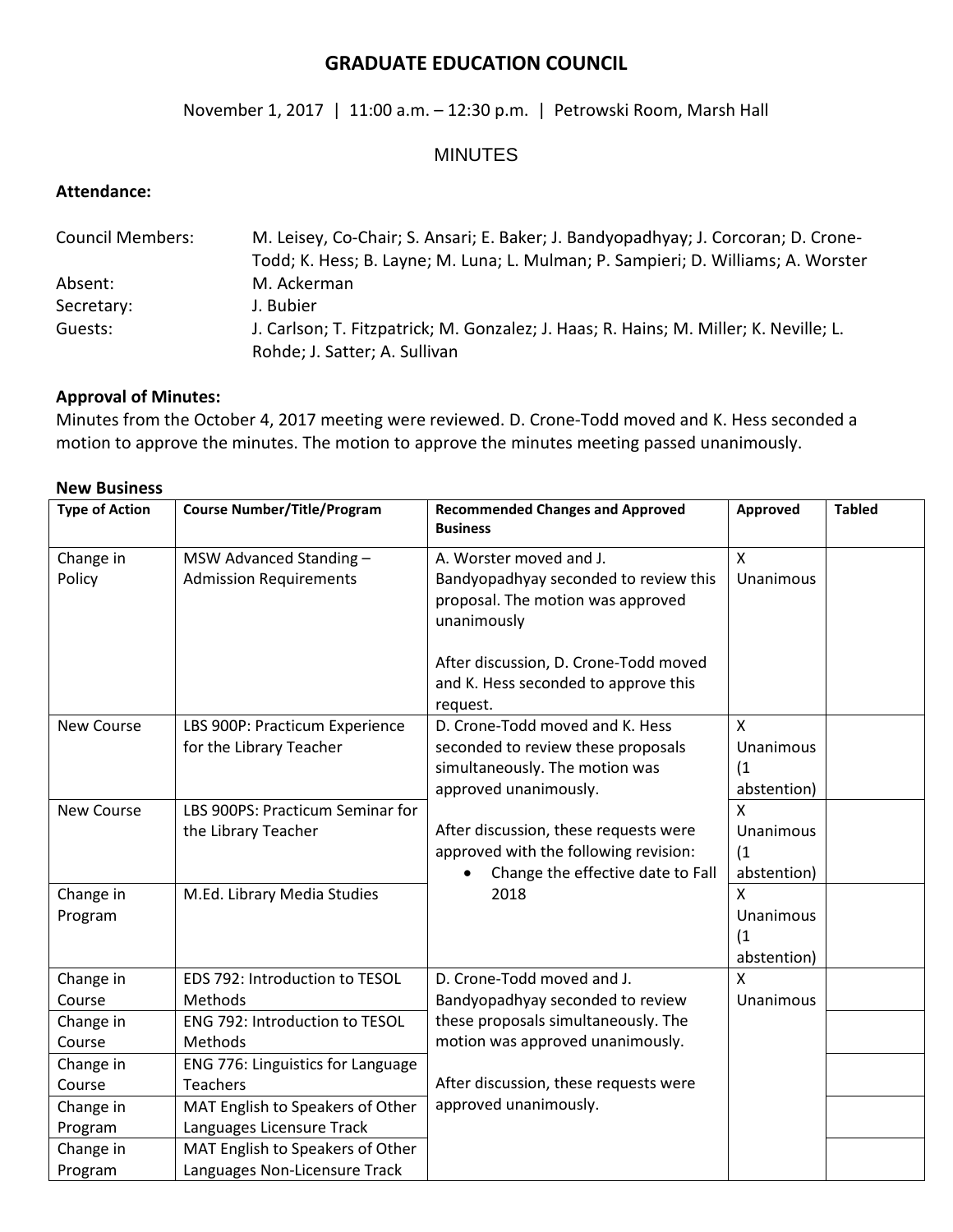| Change in  | <b>Graduate Certificate in Teaching</b> |                                                      |                    |                          |
|------------|-----------------------------------------|------------------------------------------------------|--------------------|--------------------------|
| Program    | English to Speakers of Other            |                                                      |                    |                          |
|            | Languages                               |                                                      |                    |                          |
| New Course | EDC 716A: Elementary Pre-               | P. Sampieri moved and J. Corcoran                    | X                  |                          |
|            | Practicum I                             | seconded to review these proposals                   | Unanimous          |                          |
| New Course | EDC 716B: Elementary Pre-               | simultaneously. The motion was                       | (1)                |                          |
|            | Practicum II                            | approved unanimously.                                | abstention)        |                          |
| New Course | EDC 795A: Universal Design for          |                                                      |                    |                          |
|            | <b>Learning Foundations</b>             | The Change in Course for EDU 801 was                 |                    |                          |
| New Course | EDC 795B: Universal Design for          | removed from consideration.                          |                    |                          |
|            | <b>Learning Methods</b>                 |                                                      |                    |                          |
| New Course | EDC 795C: Universal Design for          | After discussion, L. Mulman moved and                |                    |                          |
|            | Learning Practice                       | D. Crone-Todd seconded to approve the                |                    |                          |
| New Course | EDC 710: Fundamentals of Lesson         | requests with the following revisions:               |                    |                          |
|            | Planning                                | Change the effective date of all                     |                    |                          |
| New Course | EDC 715: Elementary Pre-                | proposals except the Change in                       |                    |                          |
|            | Practicum I                             | Course for EDU 762 and EDU                           |                    |                          |
| Change in  | EDU 737: Theories of Thinking           | 899 to Fall 2018. These Change                       |                    |                          |
| Course     | and Learning                            | in Course requests will be                           |                    |                          |
| Change in  | EDU 762: Science Methods in the         | effective Spring 2019.                               |                    |                          |
| Course     | <b>Elementary Schools</b>               | The Change in Program request                        |                    |                          |
| Change in  | EDU 766N: Strategies for Building       | will be amended to:                                  |                    |                          |
| Course     | Math Concepts for Elementary            | Delete "I think it would be"<br>O                    |                    |                          |
|            | <b>Teachers</b>                         | from the EDU 725 line in                             |                    |                          |
| Change in  | EDU 801: Classroom                      | Summer 2-Session 2.                                  | $\sim$             | $\overline{\phantom{a}}$ |
| Course     | <b>Management and Positive</b>          | Delete "Seminar" from the<br>O                       |                    |                          |
|            | <b>Behavior Supports</b>                | EDC 716B title in Phase 2,                           |                    |                          |
| Change in  | EDU 899: Social Studies Methods         | Fall 1.                                              | $\pmb{\mathsf{X}}$ |                          |
| Course     | in Elementary Schools                   | Remove EDU 801 from<br>O                             | Unanimous          |                          |
|            |                                         | Phase 3, Spring, and replace<br>with a new Classroom | (1)                |                          |
|            |                                         | Management Seminar to be                             | abstention)        |                          |
| Change in  | M.Ed. Elementary Initial                | proposed at the December                             |                    |                          |
| Program    |                                         | GEC meeting.                                         |                    |                          |
| Change in  | M.Ed. Elementary Initial                | The Change in Policy request will                    |                    |                          |
| Policy     |                                         | be amended to address the                            |                    |                          |
|            |                                         | variable credit range.                               |                    |                          |
| New Course | MCO 750: Special Topics in Media        | J. Bandyopadhyay moved and K. Hess                   | $\mathsf{X}$       |                          |
|            | & Communication                         | seconded to review this proposal. The                | Unanimous          |                          |
|            |                                         | motion was approved unanimously                      |                    |                          |
|            |                                         |                                                      |                    |                          |
|            |                                         | After discussion, D. Crone-Todd moved                |                    |                          |
|            |                                         | and K. Hess seconded to approve this                 |                    |                          |
|            |                                         | request.                                             |                    |                          |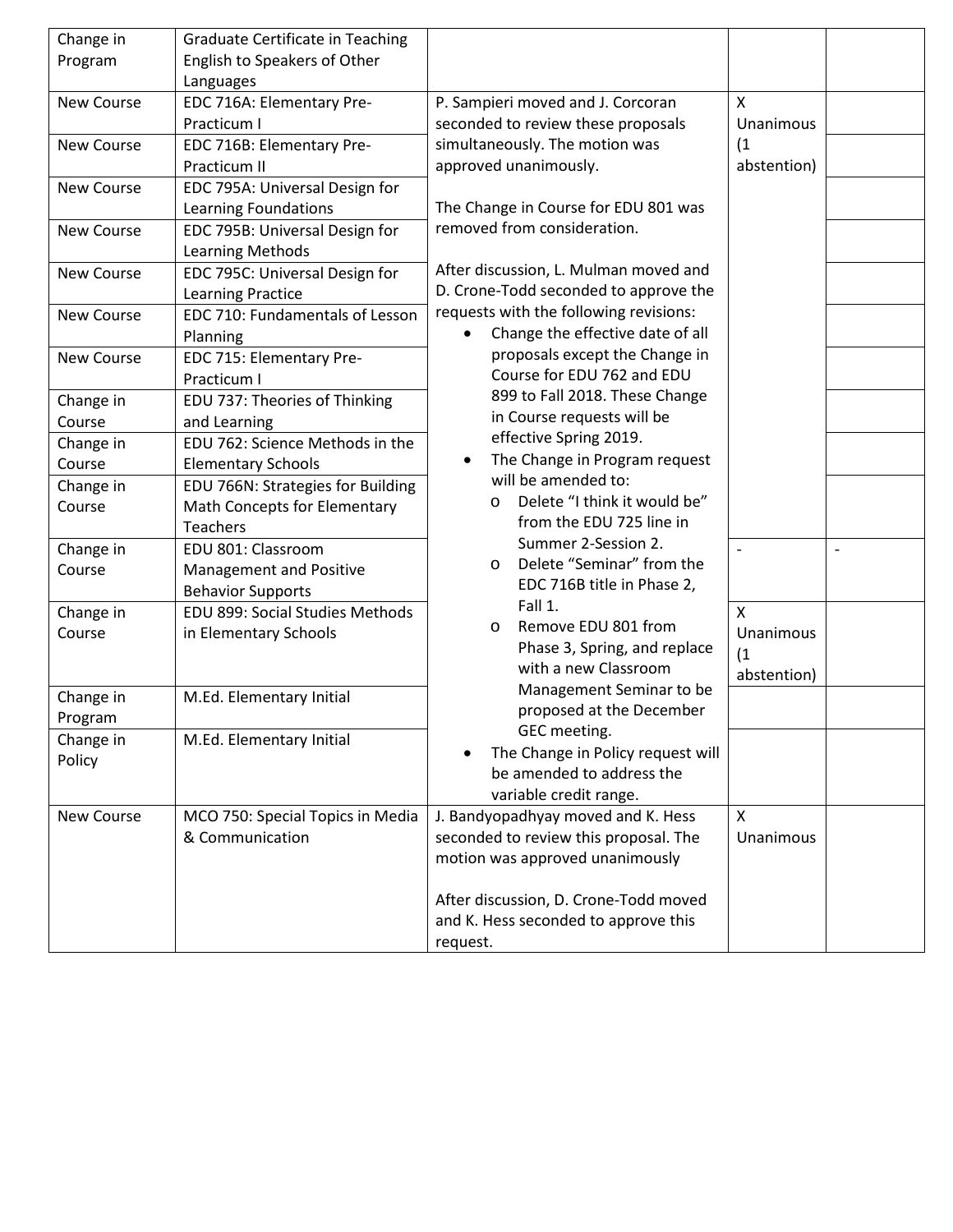| Change in         | M.Ed. Special Education              | J. Bandyopadhyay moved and K. Hess        | $\mathsf{x}$ |              |
|-------------------|--------------------------------------|-------------------------------------------|--------------|--------------|
| Program           |                                      | seconded to review this proposal. The     | Unanimous    |              |
|                   |                                      | motion was approved unanimously.          |              |              |
|                   |                                      |                                           |              |              |
|                   |                                      | After discussion, D. Crone-Todd moved     |              |              |
|                   |                                      | and K. Hess seconded to approve this      |              |              |
|                   |                                      | request with the following revisions:     |              |              |
|                   |                                      | Add wording to the total credits          |              |              |
|                   |                                      | stating an additional elective            |              |              |
|                   |                                      | may be required if both                   |              |              |
|                   |                                      | competencies have been met.               |              |              |
|                   |                                      | Change the effective date to Fall         |              |              |
|                   |                                      | 2018.                                     |              |              |
| <b>New Course</b> | CRJ 716: Hate Crime                  | D. Crone-Todd moved and K. Hess           | $\mathsf{x}$ |              |
|                   |                                      | seconded to review this proposal. The     | Unanimous    |              |
|                   |                                      | motion was approved unanimously.          |              |              |
|                   |                                      |                                           |              |              |
|                   |                                      | After discussion, D. Crone-Todd moved     |              |              |
|                   |                                      | and J. Corcoran seconded to approve       |              |              |
|                   |                                      | this request with the following revision: |              |              |
|                   |                                      | Change the effective date to Fall         |              |              |
|                   |                                      | 2018.                                     |              |              |
| <b>New Course</b> | NUR 836S: Adult-Gerontology          | J. Corcoran moved and P. Sampieri         |              | $\mathsf{x}$ |
|                   | <b>Nurse Practitioner Seminar I</b>  | seconded to review this proposal. The     |              | Unanimous    |
| <b>New Course</b> | NUR 838S: Adult-Gerontology          | motion was approved unanimously           |              |              |
|                   | <b>Nurse Practitioner Seminar II</b> |                                           |              |              |
| Change in         | NUR 836: Advanced Practice           | After discussion, it was determined that  |              |              |
| Course            | Nursing in Adult-Gerontology         | these proposals cannot be approved        |              |              |
|                   | Primary Care: Practicum II           | without the accompanying change to        |              |              |
| Change in         | NUR 838: Advanced Practice           | the MS Nursing program. These             |              |              |
| Course            | Nursing in Adult Gerontology         | proposals will be tabled to the next      |              |              |
|                   | Primary Care: Practicum III          | meeting.                                  |              |              |

# **Council Business**

The need for a standing 4+1 subcommittee was discussed. The original guidelines for 4+1 programs were approved by the Graduate Education Council and the University Curriculum Committee, and required a subcommittee composed of members of both committees to review new and changes to 4+1 programs before being reviewed by each respective committee. D. Crone-Todd and M. Luna volunteered to serve on the subcommittee. M. Miller wanted to check the procedures used by the Curriculum Committee, and the minutes detailing the creation of the 4+1 subcommittee from 4-5 years ago would be reviewed.

The expedited review process was discussed again. M. Leisey said it would be helpful to identify criteria on what could be funneled to the expedited review. It was mentioned that last year criteria were starting to be listed, but nothing was ratified. The list from last year will be revisited, and a procedure will be developed.

M. Leisey stated that, as a program coordinator, it would be good to know changes that were made by the GEC. It was proposed that an end of year report of approvals by the GEC would be useful for coordinators to know what changes were made. This topic will be continued at the next meeting.

The idea of having meeting minutes approved electronically was brought up. Doing so would speed up the governance process, as proposals can't go forward until the minutes from the meeting they were reviewed at are